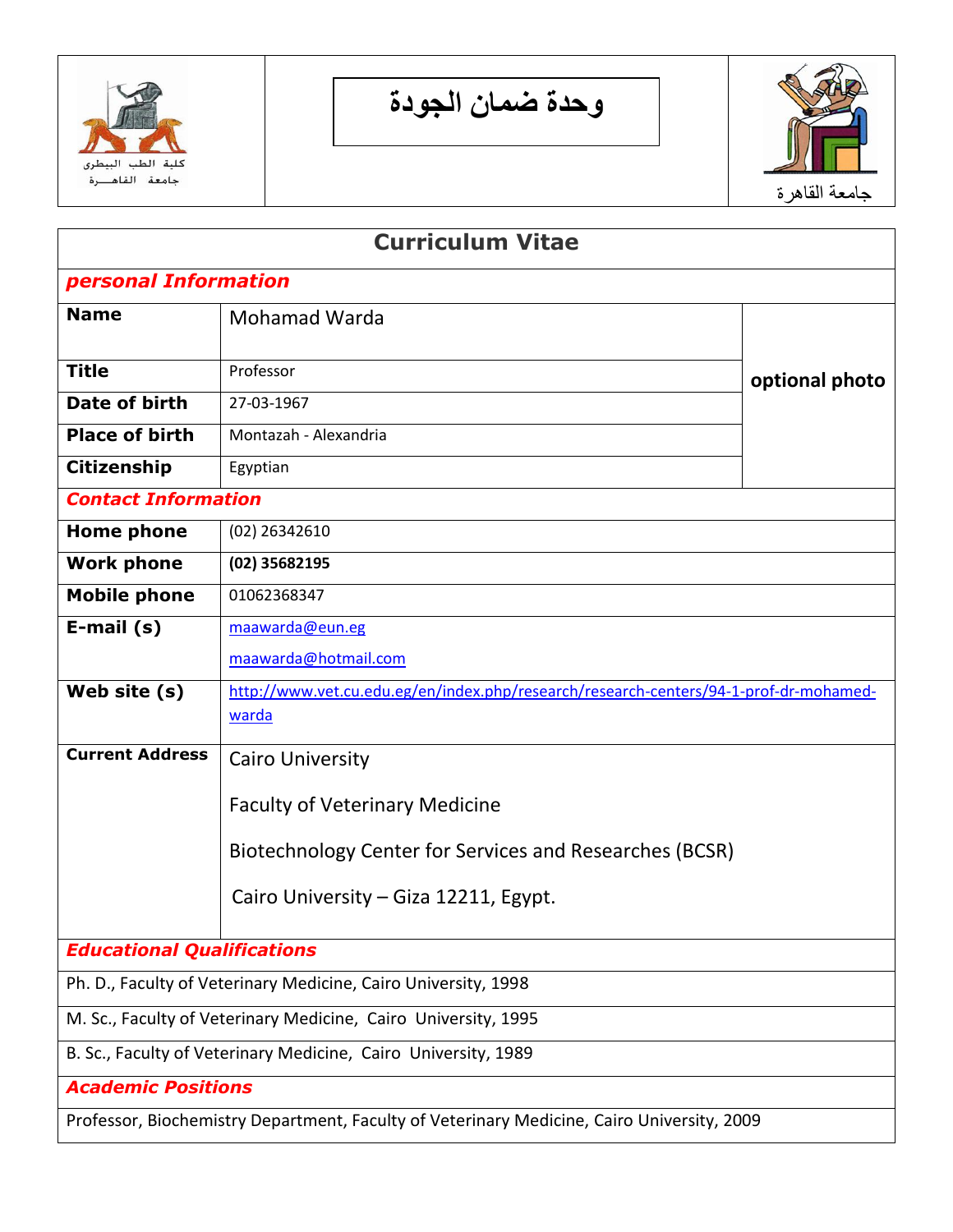

**وحدة ضمان الجودة**



Associate Professor, Biochemistry Department, Faculty of Veterinary Medicine, Cairo University, 2004

Lecturer, Biochemistry Department, Faculty of Veterinary Medicine, Cairo University, 1998

Assistant Lecturer, Biochemistry Department, Faculty of Veterinary Medicine, Cairo University, 1993

Demonstrator, Biochemistry Department, Faculty of Veterinary Medicine, Cairo University, 1990

*Administrative positions*

**Director of Biotechnology Center for Services and Researches**

## *Thesis Title*

| M. Sc.                     |                                                                      |  |  |  |
|----------------------------|----------------------------------------------------------------------|--|--|--|
|                            | Glucagon as hyperglycemic glycogenolytic hormone in one humped camel |  |  |  |
| Ph. D.                     |                                                                      |  |  |  |
|                            | Osmoregulation in one humped camel                                   |  |  |  |
| <b>Areas of experience</b> |                                                                      |  |  |  |

Biochemistry, Molecular Biology, Cell Signaling, Proteomics , Glycomics, Enzyme kinetics

## **Projects**

- **> Genetically inactive PLD gene production in Corynebacterium ovis (C. ovis).** The project sponsored by Academy of Scientific Research. It aimed at obtaining a recombinant living attenuated vaccine against corynebacterium ovis (*C. ovis*) bacteria. C. ovis causes pseudotuberclosis in domestic farm animals (from 1999 to 2001). I was one of the research team that previously succeeded in **Biotechnology center-Cairo University** to produce an inactive phospholipase D enzyme from wild C. ovis analogue.
	- *Genome-wide DNA Marker information transfer from cow to buffalo:* The project sponsored by Academy of Scientific Research and USDA as joint project between our Department and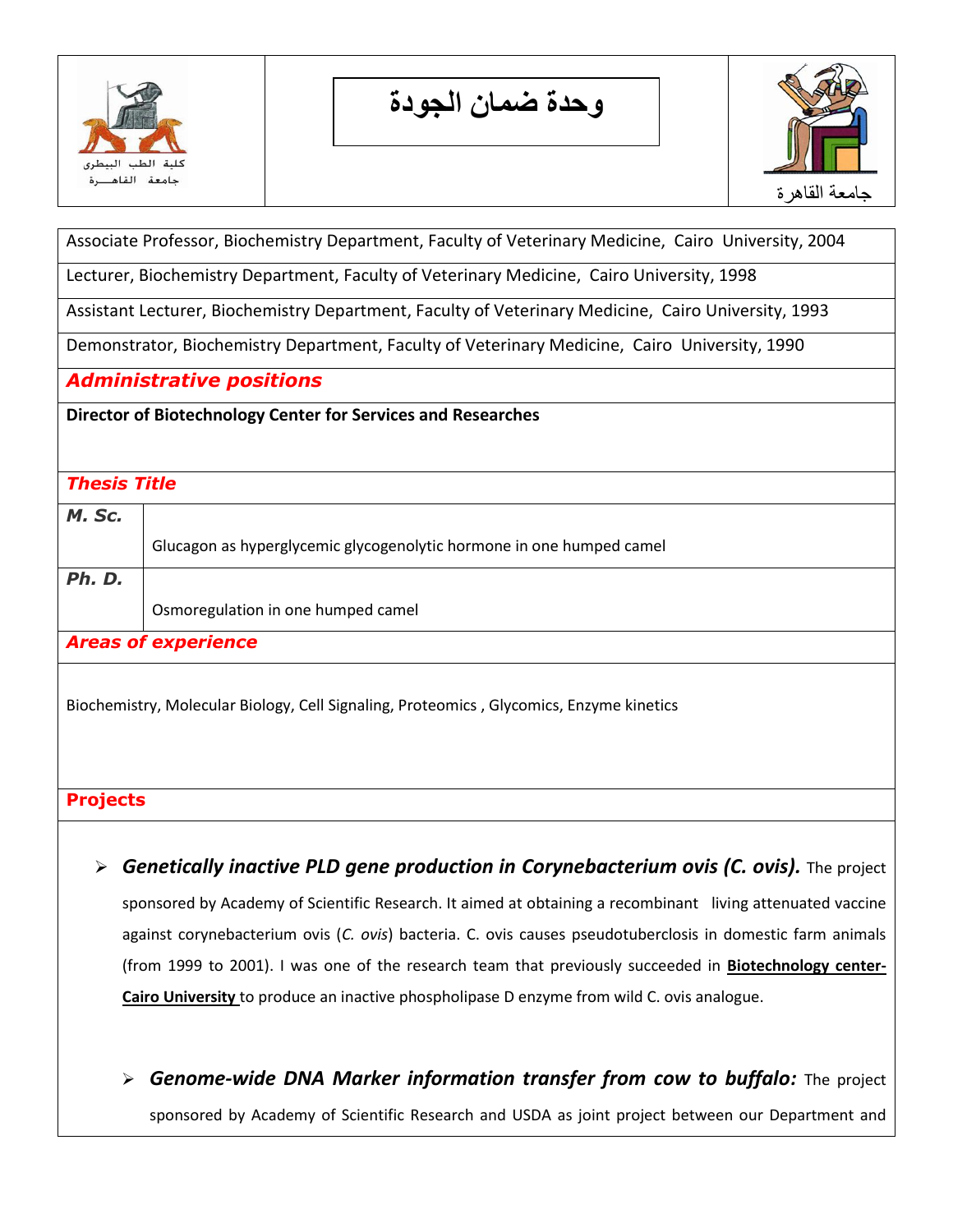

**وحدة ضمان الجودة**



Department of Animal Science – Faculty of Agriculture –Washington State University, US (2010).

- **Running Projects:**
- o **Cloning and expression of heat-stable polymerase enzyme from native thermophilic bacteria (***Thermophilus egypticus***) for commercial use:**

Thermophilic bacterial strain was natively (Sinai boiling fountain) isolated. So far, bacterial characterization and serial passage isolation in pure semisolid culture has been accomplished. Their polymerase enzyme is currently isolated. Next it will be cloned in appropriate vector for large scale expression of native Taq polymerase enzyme. The project was funded by Cairo University Grants for Excellency.

o **Virulence genotyping of native** *Klebsiella species* **isolated from various neonatal intensive care units by multiplex PCR**

The genus **Klebsiella** belongs to the tribe Klebsiellae with 7 species that demonstrated similarities in DNA homology. K. pneumoniae is responsible for most human infections. They are opportunistic pathogens found in the environment and in mammalian mucosal surfaces. **It** has been implicated in neonatal bacteremia, especially among premature infants and in neonatal intensive care units. Increasingly, the organism is being isolated from patients with neonatal septicemia. In collaboration with Faculty of Medicine at Cairo University, our research team has just started genotyping of different isolates.

#### o **Isolation and molecular characterization of genetically-engineered dromedary heat shock proteins**

The molecular structural and functional studies of heat shock proteins (Hsp 20, 27) from one humped camel will be resolved for the first time. The tissue-derived specific mRNA of these Hsps will be isolated and reversely transcribed into the corresponding cDNA. The prepared cDNA of these proteins will be prepared and being cloned and in mammalian expression system. The resulting tagged-proteins will be isolated for further structural and functional studies. Structural and functional elucidation will help in understanding their extra-protection role against cellular protein misfolding in this animal with extreme desert conditions of overheat and dehydration. This is a joint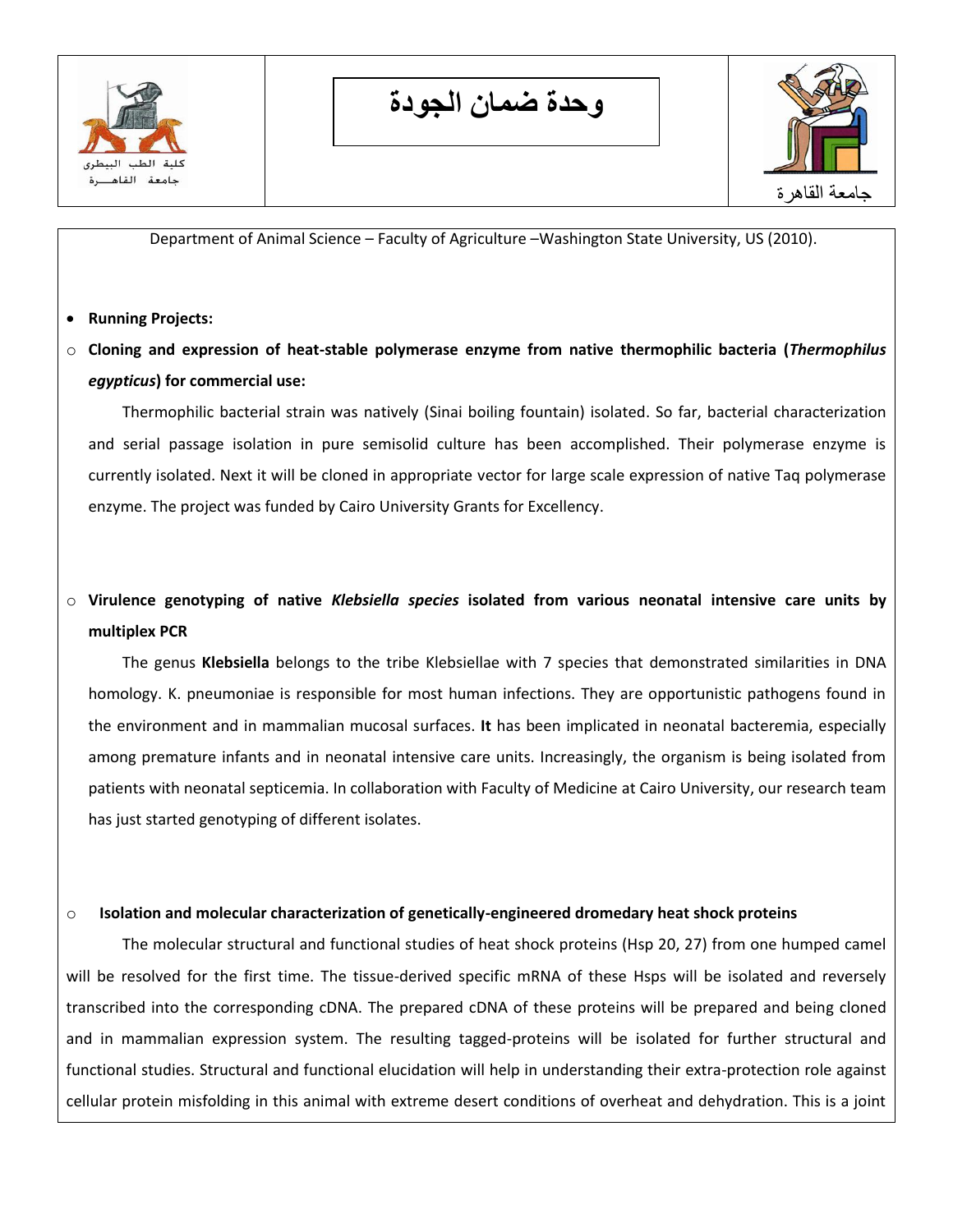

**وحدة ضمان الجودة**



project between our research team and Prof. Naim at Biochemistry Department – Veterinary Medical School – Hanover. The Project is funded by German Exchange Services (DAAD)

o **Development of novel biomarkers for early detection of HCV-related hepatocellular carcinoma (HCC) using lymphocytic proteomic screening**

It is a joint project with members of Biochemistry Department and National Cancer Institute at Faculty of Medicine – Cairo University and Cancer.

Since Egypt is a land with great endemic history of HCV infection with consequent development of malignant hepatoma, we are aiming in this project at developing a non-invasive technique that early detects or predicts HCC. We are using two-dimensional gel electrophoresis of homogenized Ficoll-separated monocytes from suspected blood samples to screen the over-and/or down expressed protein spots for further characterization as novel biomarker for disease recognition.

## *Awards*

**جوائز ومنح ومهمات علمية دولية** 

**1- Deutscher Akademischer Austauschdienest (DAAD) fellowship** (1995 – 1998) to obtain the Ph.D. (Justus-Liebig University – Germany).

**2- Max-Delbrueck Centre (MDC) for molecular medicine Post-doctoral fellow**

(1998 – 1999, Berlin – Germany).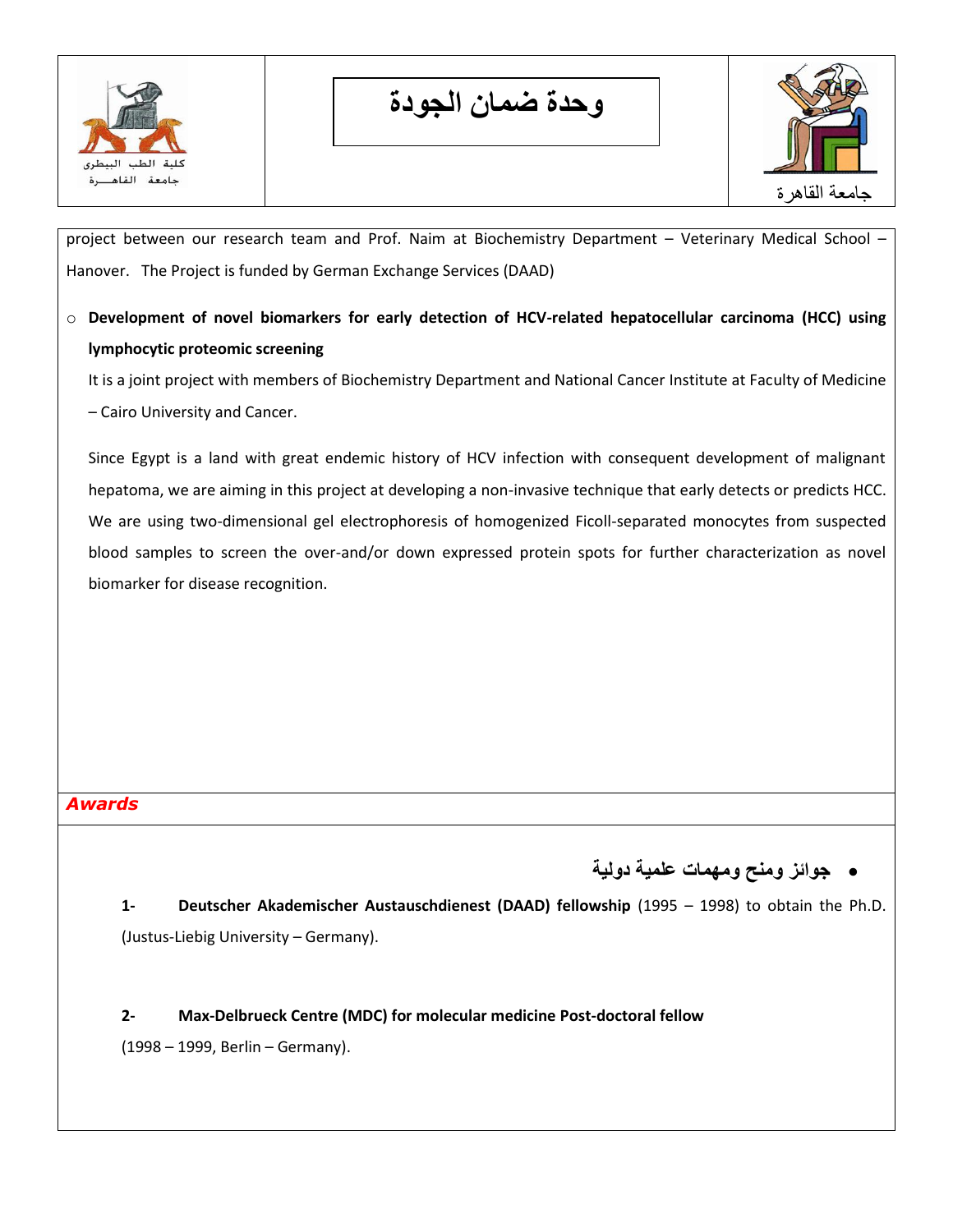

**وحدة ضمان الجودة**



**3- Royal Society of Science fellowship at Medical Research Council** (Cambridge – United Kingdom, 1999 - 2000).

4- **Iowa University Scholar at College of Pharmacy, University of Iowa – United States (**2001 - 2003) <http://www-heparin.rpi.edu/>

**5- Korean Research Foundation at Mitochondrial Signaling Laboratory, Department of Physiology and Biophysics, College of Medicine,** Inje University, Busan-Korea

Visiting Associate Professor **(August 2005 – 2007).**

**6- Alexander von Humboldt fellow at Chemie und Biotechnologie Department; Technischen Universität München (TUM)- Germany (August 2007 – 2008).** 

For decades **TUM** is known place for chemistry pillars, including **Nobel Prize winner** since Hans Fischer (Nobel Prize Laureate in Chemistry 1930). While Alexander von Humboldt fellowship is annually granted for < 250 internationally recognized scientists that especially selected to enrich innovation in German scientific community.

 $\triangleright$  The Egyptian Universities Honored Incentive for recognized international publications (2009, 2013).

**جوائز محلية: جائزة الدولة التشجيعية 3002 3002- جائزة االشراف على افضل رسالة ماحيستير على مستوى الكلية 2010 جائزة االشراف على افضل رسالة دكتوراة على مستوى الكلية 2013**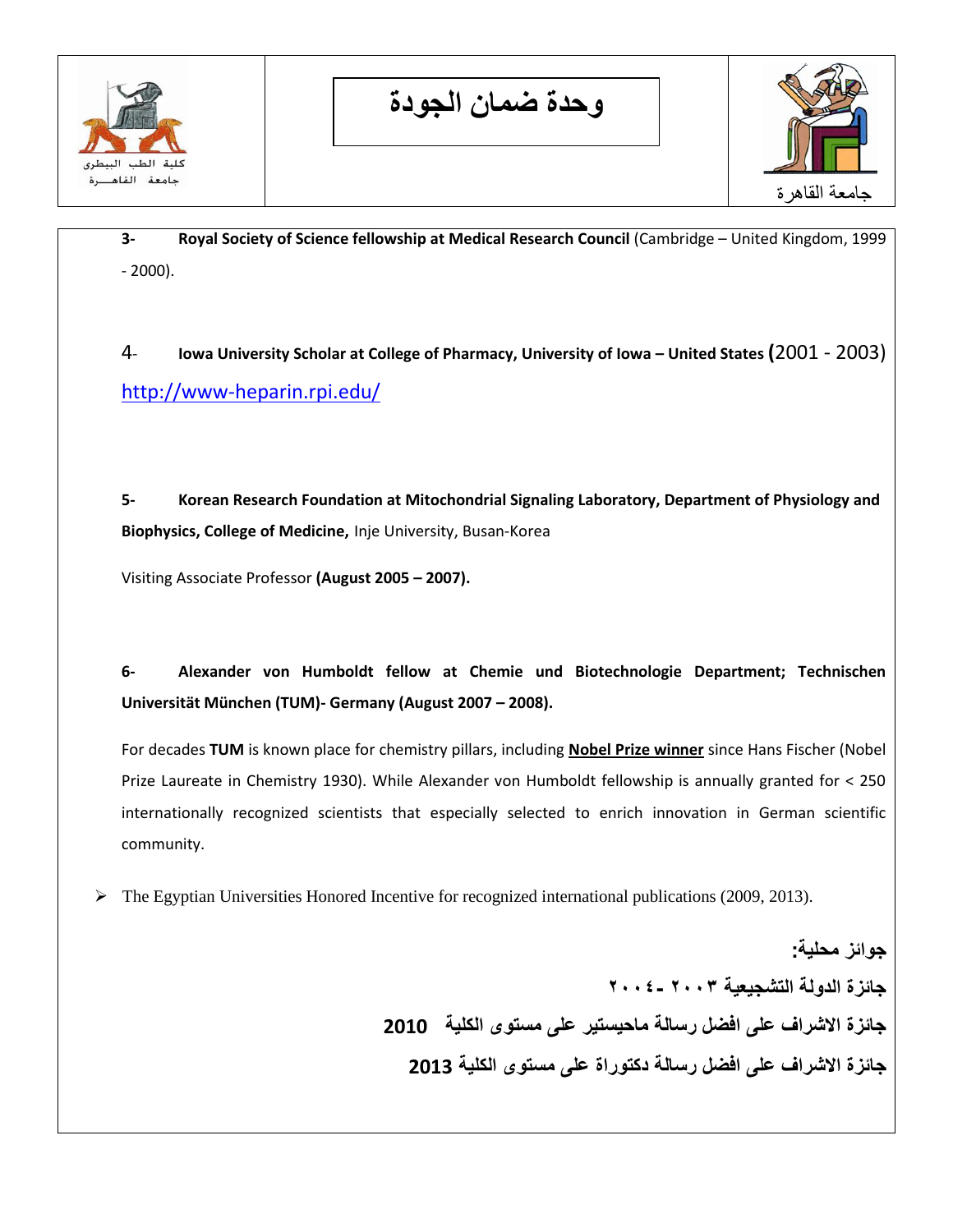

**وحدة ضمان الجودة**



## *Professional Qualifications*

#### **Conferences**

 $\bullet$ 

 $\bullet$ 

- $\triangleright$  Glycome and proteome as post-genomic tools used for medical application and biomarkers development. Cairo University-Japan international scientific forum (March  $11^{\text{th}}$  -15<sup>th</sup>, 2013).
- $\geq$  Proteomics as compiled post-genomics insight for development of novel biomarkers: Challenges and tidings in debate. Lecture addressed at German University in Cairo, *Humboldt Kolleg: Pharmaceutical and Biotechnological Therapies Conference. Alexander von Humboldt Foundation, Germany and the German University in Cairo; 28 Sept-1 Oct 2012 www.avh-kolleg2012-guc.info.*
- $\geq$  Mammalian glycomics as a way for new pharmaceutical drugs: Evaluation of dromedary intestinal heparin. *Lecture addressed at German University in Cairo, Humboldt Kolleg: Pharmaceutical and Biotechnological Therapies Conference. Alexander von Humboldt Foundation, Germany and the German University in Cairo; 28 Sept-1 Oct 2012*

*www.avh-kolleg2012-guc.info* 

- $\triangleright$  [Glycoproteomics](http://en.wikipedia.org/wiki/Glycoproteomics) as compiled post-genomics insight for novel biomarkers development: Challenges and tidings in debate- *9th international Meeting of Biochemistry and Biotechnology and their role in development and environment. Lecture seminar and Keynote speaker 3-6th March 2012.*
- $\circ$  13<sup>th</sup> Liposome –Workshop 1999 (March 24 28, 1999) Oberjoch / Allgaeu, Freiburg Germany. D Homeostasis and function correlates in dromedary camel (Camelus dromedaries)
- $\circ$  3<sup>rd</sup> international Congress of Federation of African Societies of Biochemistry & Molecular Biology (November 14 16, 2000). Erythrocyte membrane of one humped camel: characterization of lipid composition, potential use for liposome preparation and application in gene transfection.

 $\circ$  1<sup>st</sup> meeting of American Society for Matrix Biology, University of Texas, MD Anderson Cancer center, Houston,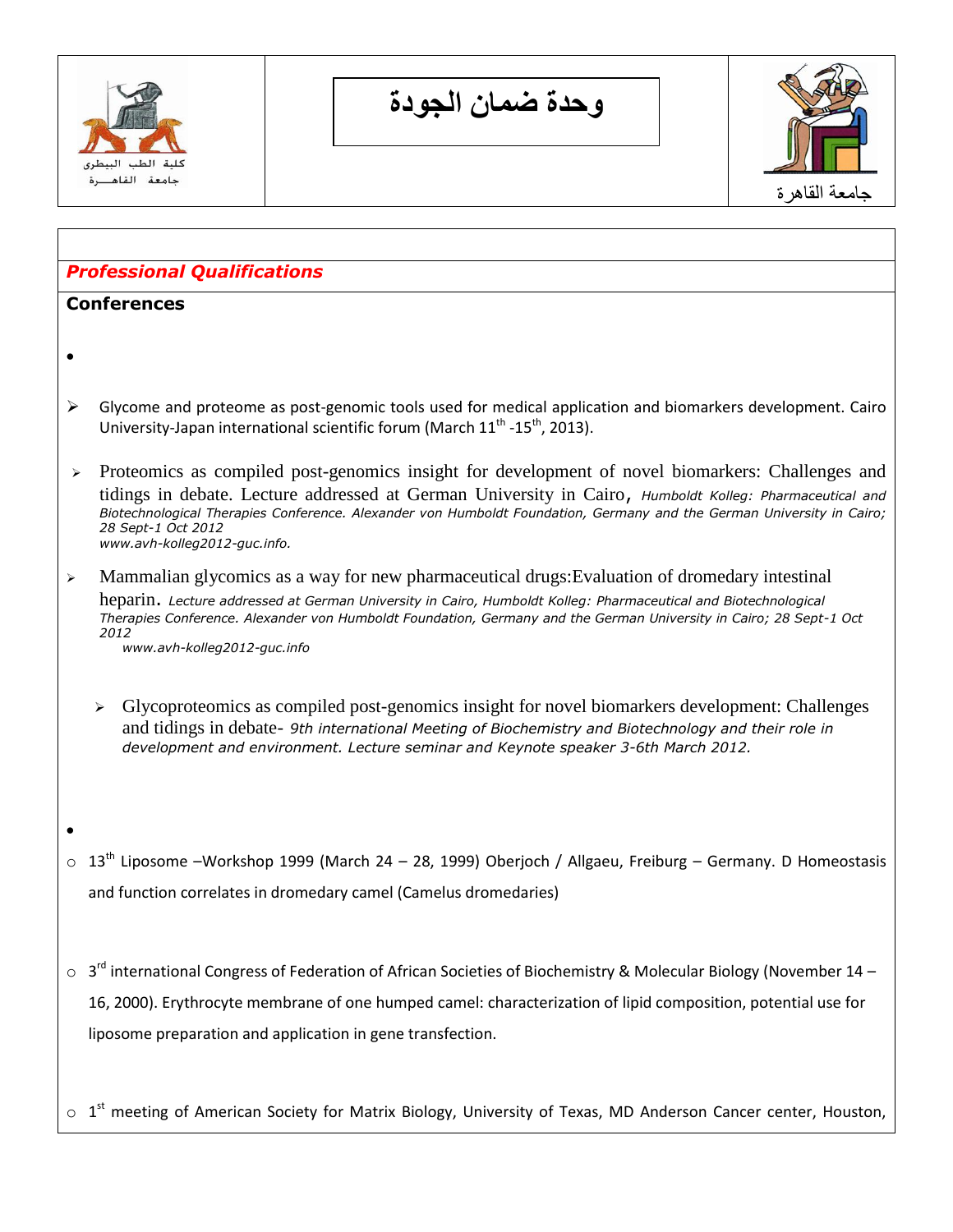

**وحدة ضمان الجودة**



Texas, USA, November 6 -9, 2002: Structural and functional characterization of heparan sulfate from mouse tissues.

- $\circ$  40<sup>th</sup> Annual M.I.K.I. Meeting April 12 14, 2002, University of Illinois at Chicago: Heparan sulfate characterization from different mice tissues.
- o 224<sup>th</sup> American Chemical Society National Meeting, August 18 22, 2002, Boston, MA, USA: Do quantitative and qualitative differences in organ tissue distribution of heparan sulfate in mice solve some mysteries of protein expression? (Addressed by Bob Linhardt)

**Training courses**

**I organized, planned, supervised and directed several national and/or international training courses and workshops in the field of:**

- **Glycomics**
- **Proteomics**

**Transcriptomics**

**Stem cell and tissue engineering researches**

**Molecular biology and DNA manipulations**

**Protein separation and characterization**

**Nanotechnology** 

**Biotechnology**

- **Selected Training courses:**
- **Selected Recent Training Courses:**
	- o As a director of Biotechnology Center for Services and Researches, I have recently (2013) organized 3 successive workshops on "Nanotechnology: Biomedical applications and possible threats" and the 1st workshop on "Bioinformatics gates Veterinary Biotechnology upgrade" at my Biotechnology center (BCSR). These workshops have several international attendants.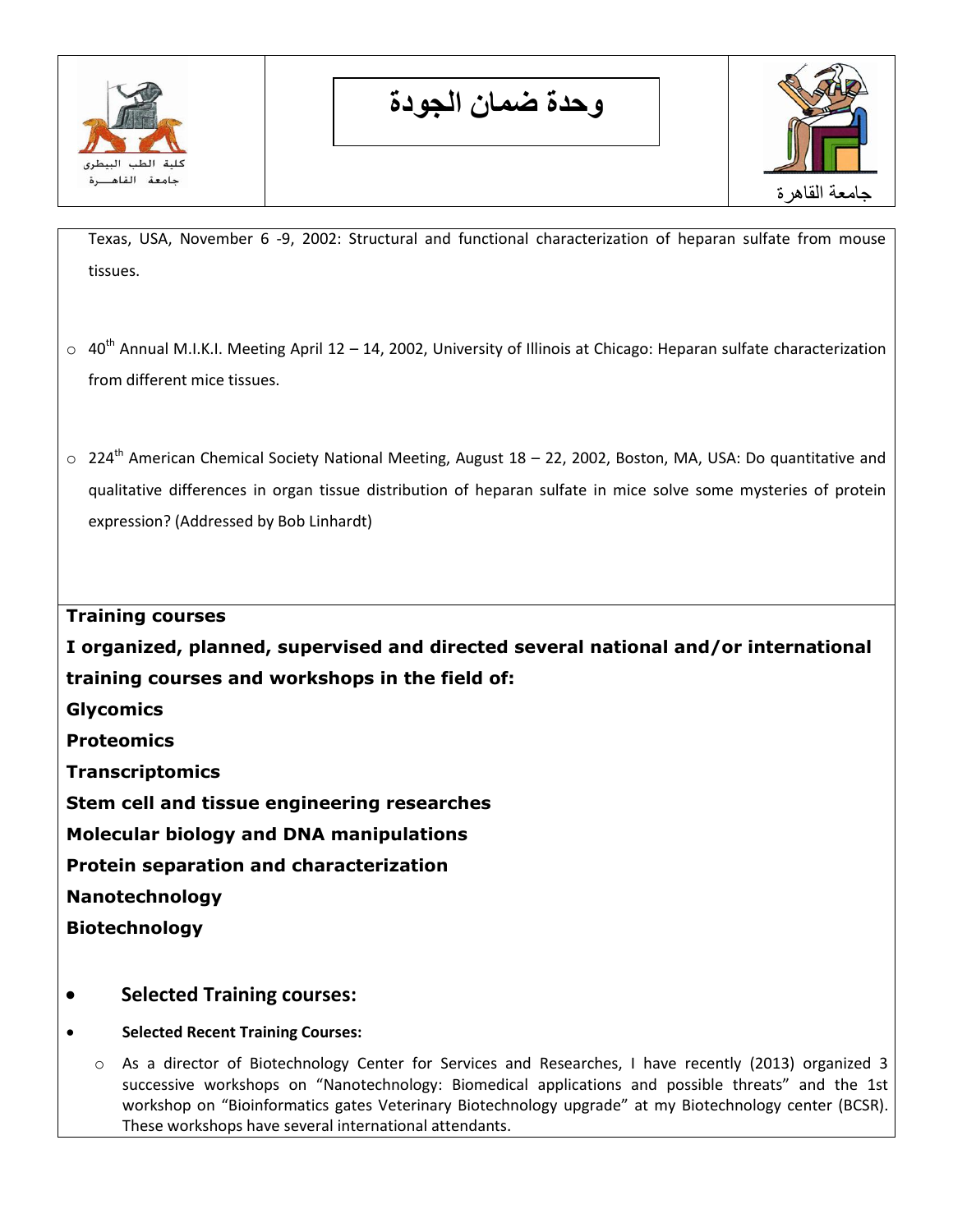

**وحدة ضمان الجودة**



- o Planning, organizing and major participant the 2nd training course together with Medical Syndicate entitled: "Molecular diagnosis of human genetic and communicable diseases", January 27th -31th, 201<sup>°</sup>.
- o Organizer and major participant in theoretical and practical sessions of the workshop entitled: Molecular diagnosis of poultry diseases; 20-23 January, 2013. The Workshop is the first collaboration between Biotechnology Center- directed by myself- and the Unit of Diagnosis and Treatment of Poultry Diseases at Faculty of Veterinary Medicine –Cairo University. (The workshop sponsored by Pfizer pharmaceuticals-Veterinary Division).
- $\circ$  1<sup>st</sup> training course in collaboration with medical syndicate entitled: Basic techniques in Molecular Biology: Gates to better understand Biotechnology 9<sup>th</sup> -12<sup>th</sup> September, 2012.
- **Selected Old Training Courses:**
- o Established and organized the training program entitled: "Principals and Applications of Biotechnology" that was held at the National Research Centre, Cairo, Egypt on October 4-22, 2009. This program is currently half-annually repeated since my initiative.
- $\circ$  As representative of Biochemistry department, I planned and organized in collaboration with BCSR Faculty of Veterinary Medicine, Cairo University- the  $1<sup>st</sup>$  and  $2<sup>nd</sup>$  training courses on "recent analytical methods of biochemical parameters, nucleic acids and applications of PCR" (July 2004 and July 2005).

## **Computer Skills**

With considerable skills in most basic software used by scientific communities, I mastered the following software:

 $\checkmark$  **GraphPad** Prism for scientific graphing, comprehensive curve fitting (nonlinear regression), understandable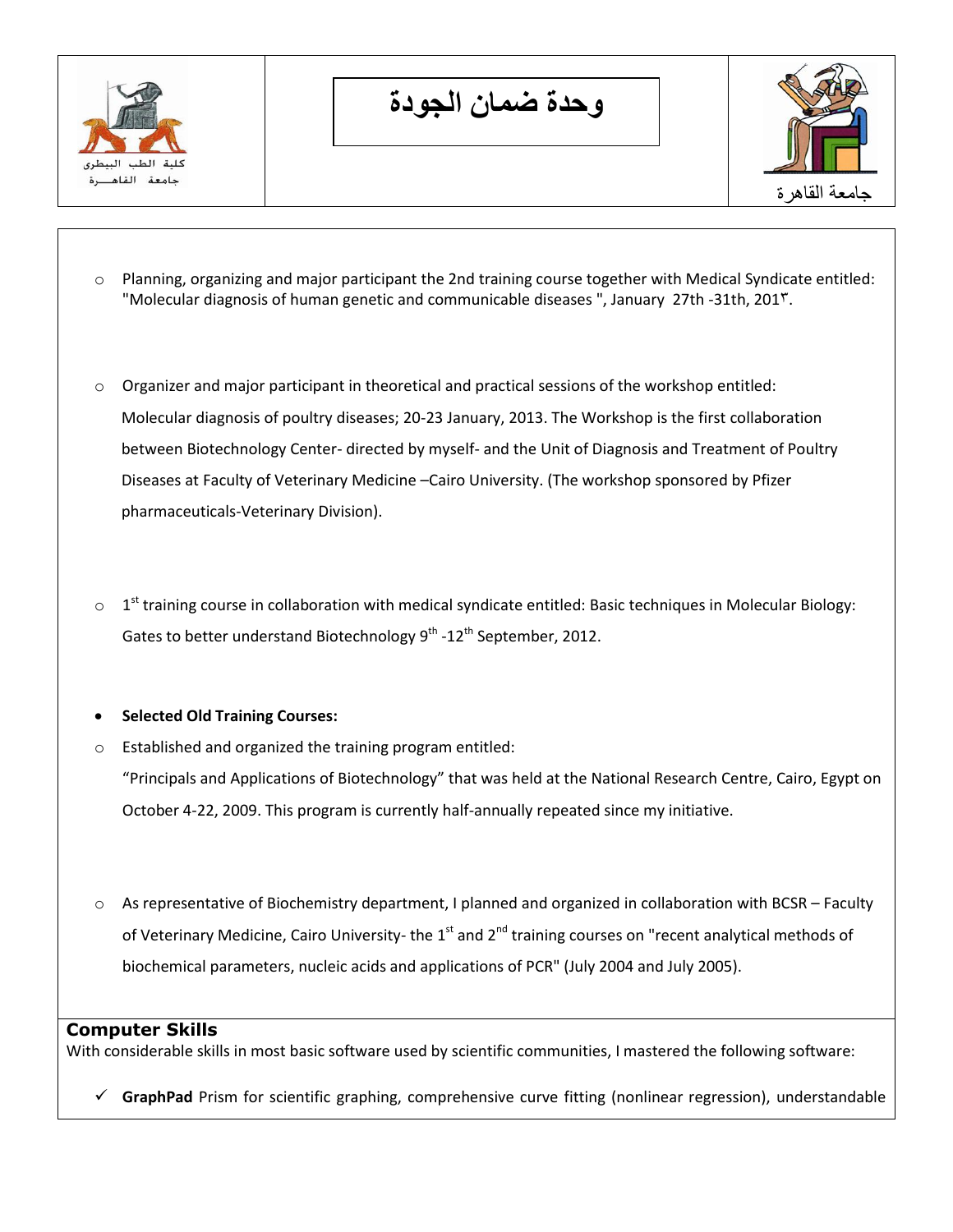

**وحدة ضمان الجودة**



statistics, and data organization.

- **Ultra ChemDraw** for stereochemistry, atom numbering, structure & style templates and full color drawing,
- Free available software related to **drug discovery and designing in silico and Virtual Screening**
- **Mendeley** software tool for publishing and managing bibliographies
- **EndNote** software tool for publishing and managing bibliographies
- **BioEdit** for sequence alignment
- **MEGA** integrated software tool for conducting sequence alignment
- $\checkmark$  **PyElph** software for gel images analysis and phylogenetics
- Many other software tools for data analyses, gene sequence alignment, primer designing e.g. **Pubmed-based** free available software…etc.

## **Language skills:**

- Arabic: Mother language
- English: Excellent
- German: Excellent
- Korean: Very little

## **Professional Memberships**

- Arabian Molecular Biotechnology Association **(FOUNDER)**
- $\triangleright$  Arabian Stem Cells and Molecular Biology
- $\triangleright$  Egyptian Society of Biochemistry and Molecular Biology
- American Society for Matrix Biology (Previous membership)
- $\triangleright$  Korean Proteomics Association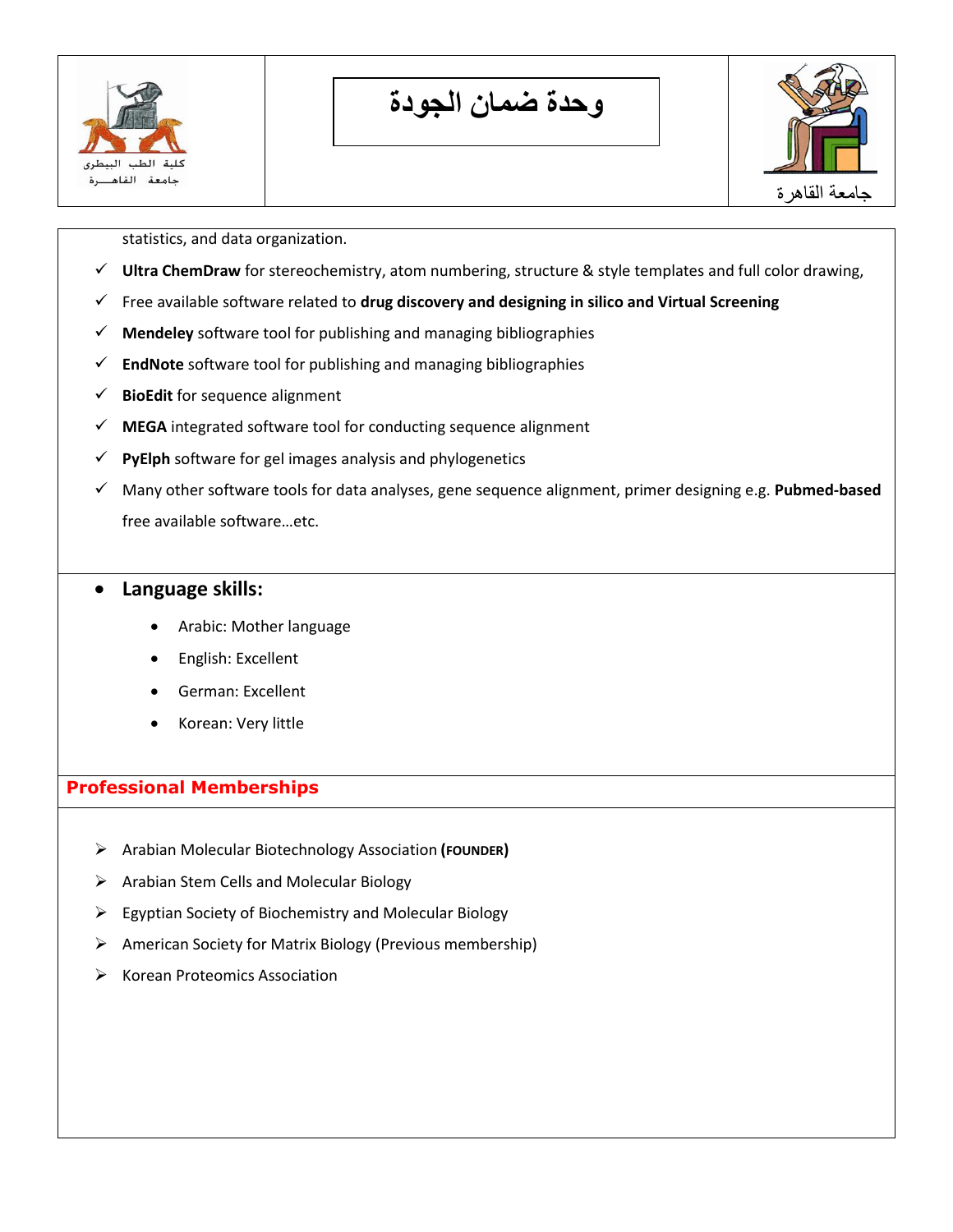

**وحدة ضمان الجودة**



## *Other activities*

## **Assignment:**

I was selected by Cairo University to represent our Faculty for Cairo University Central laboratories. This official assignment enabled me to know all the equipments and instrumentations not only in our Faculty (including the Biotechnology Center) correspondent for central lab.

## **Social activities:**

- o The **founder** of **Arabian Molecular Biotechnology Association.**
- o The **founder** of Al-Deyaa family league social and scientific activities among Middle East Students.
- o The **founder** of Molecular Biology Students Workshop. This annual activity is held every year in March since 2005. It aims at screening and selecting the talent students among the native community in the field with giving them the chance to improve their practical and communication skills. The workshop motivates the future scientist to prove their creativity and enthusiasm to solve scientific problems.
- o The **initiator** and main organizer of faculty journal club since 2003.

The Journal club is now half-monthly held in Cairo University Staff members club to discuss with junior researchers and young faculty staffs their possible facing problems and choice the best way of solution.

## *List of publications*

## **Selected international publications related to Biochemistry, drug discovery and biotechnology:**

I focused on published international publications that are listed in the below hyperlink.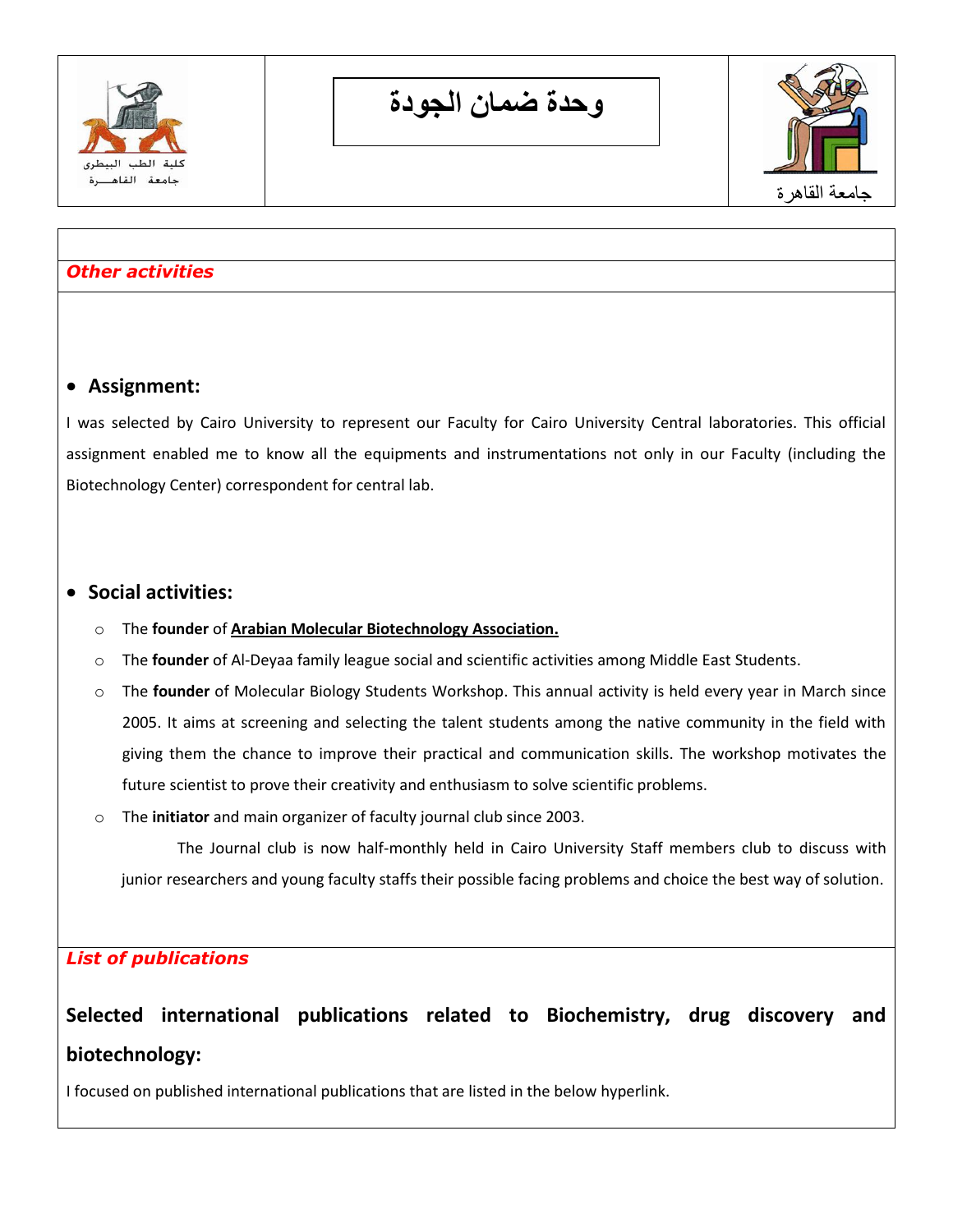

**وحدة ضمان الجودة**



**[\(http://www.ncbi.nlm.nih.gov/sites/entrez?db=pubmed&cmd=search&term=mohamad%20warda\)](http://www.ncbi.nlm.nih.gov/sites/entrez?db=pubmed&cmd=search&term=mohamad%20warda)**

**[Mohamad Warda](http://www.sciencedirect.com/science/article/pii/S2090123213000350)**, [Abdelbary Prince, Hyoung Kyu Kim, Nagwa Khafaga, Tarek Scholkamy, Robert J. Linhardt, Han Jin.](http://www.sciencedirect.com/science/article/pii/S2090123213000350) Proteomics of old world camelid (**Camelus dromedarius**): Better understanding the interplay between homeostasis and desert environment. **[Journal of Advanced Research;](http://www.sciencedirect.com/science/journal/20901232)** In press. Available online 26 March 2013 <http://www.sciencedirect.com/science/article/pii/S2090123213000350>

1. Kim HK, Park WS, **Warda M**, Park SY, Ko EA, Kim MH, Jeong SH, Heo HJ, Choi TH, Hwang YW, Lee SI, Ko KS, Rhee BD, Kim N, Han J. Beta adrenergic overstimulation impaired vascular contractility via actin-cytoskeleton disorganization in rabbit cerebral artery. *PLoS One.*7(8):e43884. 2012.

2. Ko JH, Ibrahim MA, Park WS, Ko EA, Kim N, **Warda M**, Lim I, Bang H, Han J. Cloning of largeconductance Ca(2+)-activated K(+) channel alpha-subunits in mouse cardiomyocytes. *Biochem Biophys Res Commun.* Nov 6; 389 (1):74-9. 2009.

3. **Warda M**, Zhang F, Radwan M, Zhang Z, Kim N, Kim YN, Linhardt RJ, Han J. [Is human placenta](http://www.ncbi.nlm.nih.gov/pubmed/18161024?ordinalpos=1&itool=EntrezSystem2.PEntrez.Pubmed.Pubmed_ResultsPanel.Pubmed_DefaultReportPanel.Pubmed_RVDocSum)  [proteoglycan remodeling involved in pre-eclampsia?](http://www.ncbi.nlm.nih.gov/pubmed/18161024?ordinalpos=1&itool=EntrezSystem2.PEntrez.Pubmed.Pubmed_ResultsPanel.Pubmed_DefaultReportPanel.Pubmed_RVDocSum) *Glycoconj J.* 25(5):441-50. 2008.

4. Park WS, Ko JH, Kim NR, Son YK, Kang SH, **Warda M**, Jung ID, Park YM, Han J. Increased inhibition of inward rectifier K+ channels by angiotensin II in small-diameter coronary artery of isoproterenol-induced hypertrophied model. *Arteriscl Throm Vasc Biol*27(8):1768-75**,** 2007**.**

5. Park WS, Son YK, Kim NR, Ko JH, Kang SH, **Warda M,** Earm YE, Jung ID, Park YM, Han J. [Acute hypoxia](http://www.ncbi.nlm.nih.gov/pubmed/17486361?ordinalpos=6&itool=EntrezSystem2.PEntrez.Pubmed.Pubmed_ResultsPanel.Pubmed_DefaultReportPanel.Pubmed_RVDocSum)  [induces vasodilation and increases coronary blood flow by activating inward rectifier K\(+\) channels.](http://www.ncbi.nlm.nih.gov/pubmed/17486361?ordinalpos=6&itool=EntrezSystem2.PEntrez.Pubmed.Pubmed_ResultsPanel.Pubmed_DefaultReportPanel.Pubmed_RVDocSum) *Pflugers Arch* 454(6):1023-30. 2007

6. **Mohamad Warda**, Kim HK, Kim N, Youm JB, Kang SH, Park WS, Khoa TM, Kim YH, Han J. [Simulated hyperglycemia in rat cardiomyocytes: a proteomics approach for improved analysis of cellular](http://www.ncbi.nlm.nih.gov/pubmed/17647226?ordinalpos=2&itool=EntrezSystem2.PEntrez.Pubmed.Pubmed_ResultsPanel.Pubmed_DefaultReportPanel.Pubmed_RVDocSum)  [alterations.](http://www.ncbi.nlm.nih.gov/pubmed/17647226?ordinalpos=2&itool=EntrezSystem2.PEntrez.Pubmed.Pubmed_ResultsPanel.Pubmed_DefaultReportPanel.Pubmed_RVDocSum) *Proteomics*. 7(15):2570-90. 2007

7. Kim HK, Park WS, Kang SH, Warda M, Kim N, Ko JH, Prince Ael-B, Han J. Mitochondrial alterations in human gastric carcinoma cell line. *Am J Physiol Cell Physiol.* 293(2):C761-71. 2007.

8. Cuong DV, **Warda M,** Kim N, Park WS, Ko JH, Kim E, Han J. [Dynamic changes in nitric oxide and](http://www.ncbi.nlm.nih.gov/pubmed/17545474?ordinalpos=3&itool=EntrezSystem2.PEntrez.Pubmed.Pubmed_ResultsPanel.Pubmed_DefaultReportPanel.Pubmed_RVDocSum)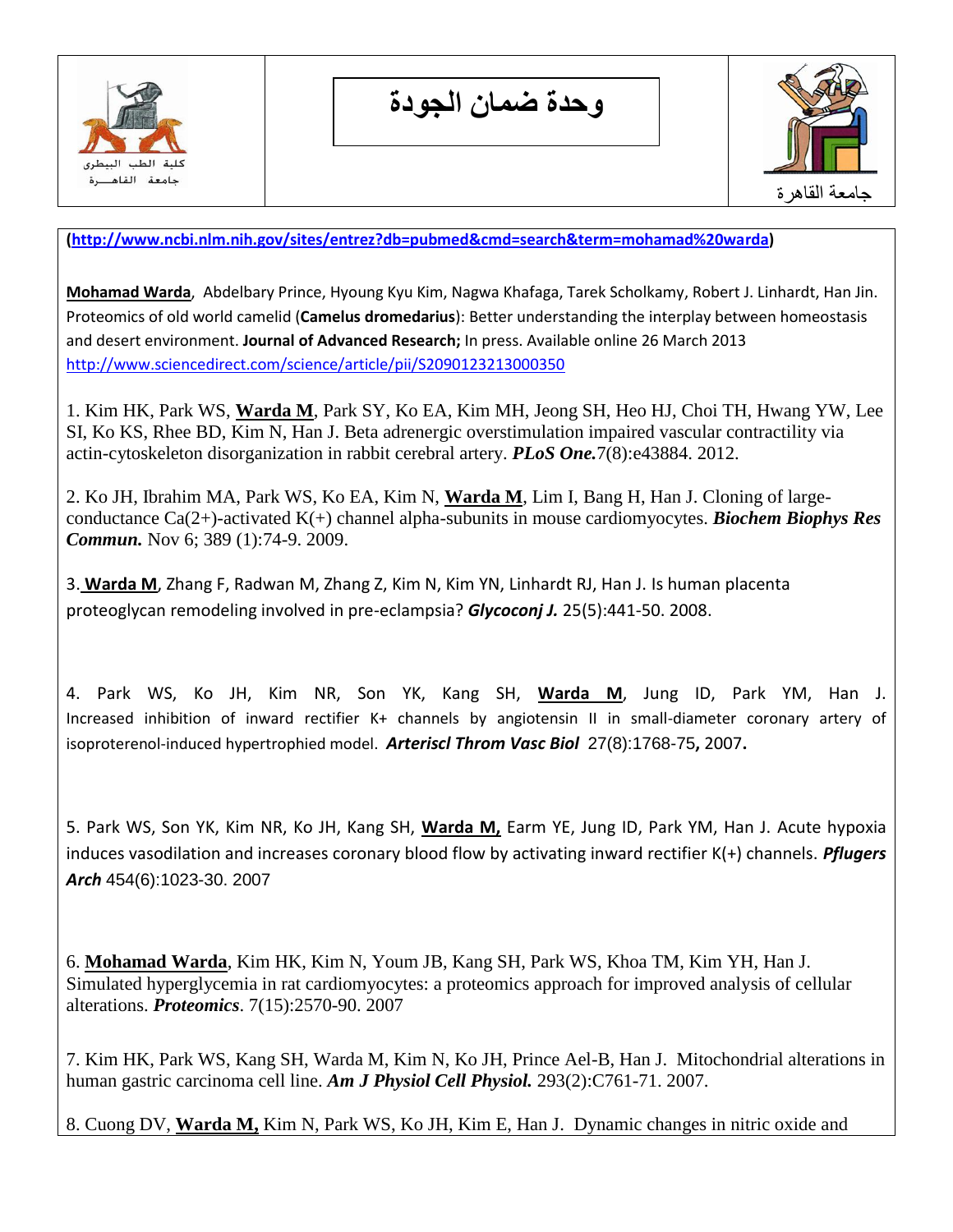

**وحدة ضمان الجودة**



[mitochondrial oxidative stress with site-dependent differential tissue response during anoxic preconditioning](http://www.ncbi.nlm.nih.gov/pubmed/17545474?ordinalpos=3&itool=EntrezSystem2.PEntrez.Pubmed.Pubmed_ResultsPanel.Pubmed_DefaultReportPanel.Pubmed_RVDocSum)  [in rat heart.](http://www.ncbi.nlm.nih.gov/pubmed/17545474?ordinalpos=3&itool=EntrezSystem2.PEntrez.Pubmed.Pubmed_ResultsPanel.Pubmed_DefaultReportPanel.Pubmed_RVDocSum) *Am J Physiol Heart Circ Physiol.* 293(3):H1457-65. 2007.

9. Young Nam Kim, Hyoung Kyu Kim, **Mohamad Warda**, Nari Kim, Won Sun Park, Ab del Bary Prince , Dae Hoon Jeong , Dae Shim Lee , Ki Tae Kim, Jin Han, Toward a better understanding of preeclampsia: Comparative proteomic analysis of preeclamptic placentas. *Proteomics* [Volume 1 Issue 12,](http://www3.interscience.wiley.com/journal/117356540/issue) Pages 1625 – 1636, 2007

10. Mitochondrial Ca2+-activated [K+ channels more efficiently reduce mitochondrial Ca2+ overload in rat](http://www.ncbi.nlm.nih.gov/pubmed/17351070?ordinalpos=7&itool=EntrezSystem2.PEntrez.Pubmed.Pubmed_ResultsPanel.Pubmed_DefaultReportPanel.Pubmed_RVDocSum)  [ventricular myocytes.](http://www.ncbi.nlm.nih.gov/pubmed/17351070?ordinalpos=7&itool=EntrezSystem2.PEntrez.Pubmed.Pubmed_ResultsPanel.Pubmed_DefaultReportPanel.Pubmed_RVDocSum) Kang SH, Park WS, Kim N, Youm JB, **Warda M**, Ko JH, Ko EA, Han J. *Am J Physiol Heart Circ Physiol.* 293(1):H307-13. 2007.

11. Park WS, Son YK, Kim N, Youm JB, **Warda M**[, Ko JH, Ko EA, Kang SH, Kim E, Earm YE, Han J.](http://www.ncbi.nlm.nih.gov/entrez/query.fcgi?db=pubmed&cmd=Retrieve&dopt=AbstractPlus&list_uids=17052962&query_hl=2&itool=pubmed_docsum) Direct modulation of Ca(2+)-activated K(+) current by H-89 in rabbit coronary arterial smooth muscle cells. *Vascul Pharmacol.* 46(2):105- 13. 2007

12. **Warda M**, Gouda EM, El-Behairy AM, Mousa SZ. Conserved and non-conserved loci of the glucagon gene in old ruminating ungulates. *Z Naturforsch [C].* 61(1-2):135-41. 2006world.

13. **Warda M**, Toida T, Zhang F, Sun P, Munoz E, Xie J, Linhardt RJ. Isolation and characterization of heparan sulfate from various murine tissues. *Glycoconjugate J* 23(7-8):555-63. 2006.

14. [Kim N, Kim H, Youm JB, Park WS,](http://www.ncbi.nlm.nih.gov/entrez/query.fcgi?db=pubmed&cmd=Retrieve&dopt=AbstractPlus&list_uids=16987560&query_hl=2&itool=pubmed_docsum) **Warda M**, Ko JH, Han J. Site specific differential activation of ras/raf/ERK signaling in rabbit isoproterenol-induced left ventricular hypertrophy. *Biochim Biophys Acta.* 1763(10):1067-75. 2006.

15. Kim NR, Lee YS, Kim HK, Joo H, Youm JB, Park WS, **Warda M**, Han J. Potential biomarkers for ischemic heart damage identified in mitochondrial proteins by comparative proteomics. *Proteomics***.** 6(4):1237-49. 2006.

16. Cuong D, Kim NR, Youm JB, Joo H, **Warda M**, Lee JH, Park WS, Kim TH, Kang SH, Kim HK, Han J. Nitric oxide-cGMPprotein kinase G signaling pathway induces anoxic preconditioning through activation of ATP-sensitive K<sup>+</sup> channels in rat hearts. *Am J Physiol-Heart Circ Physiol***.** 290(5):H1808-17. 2006.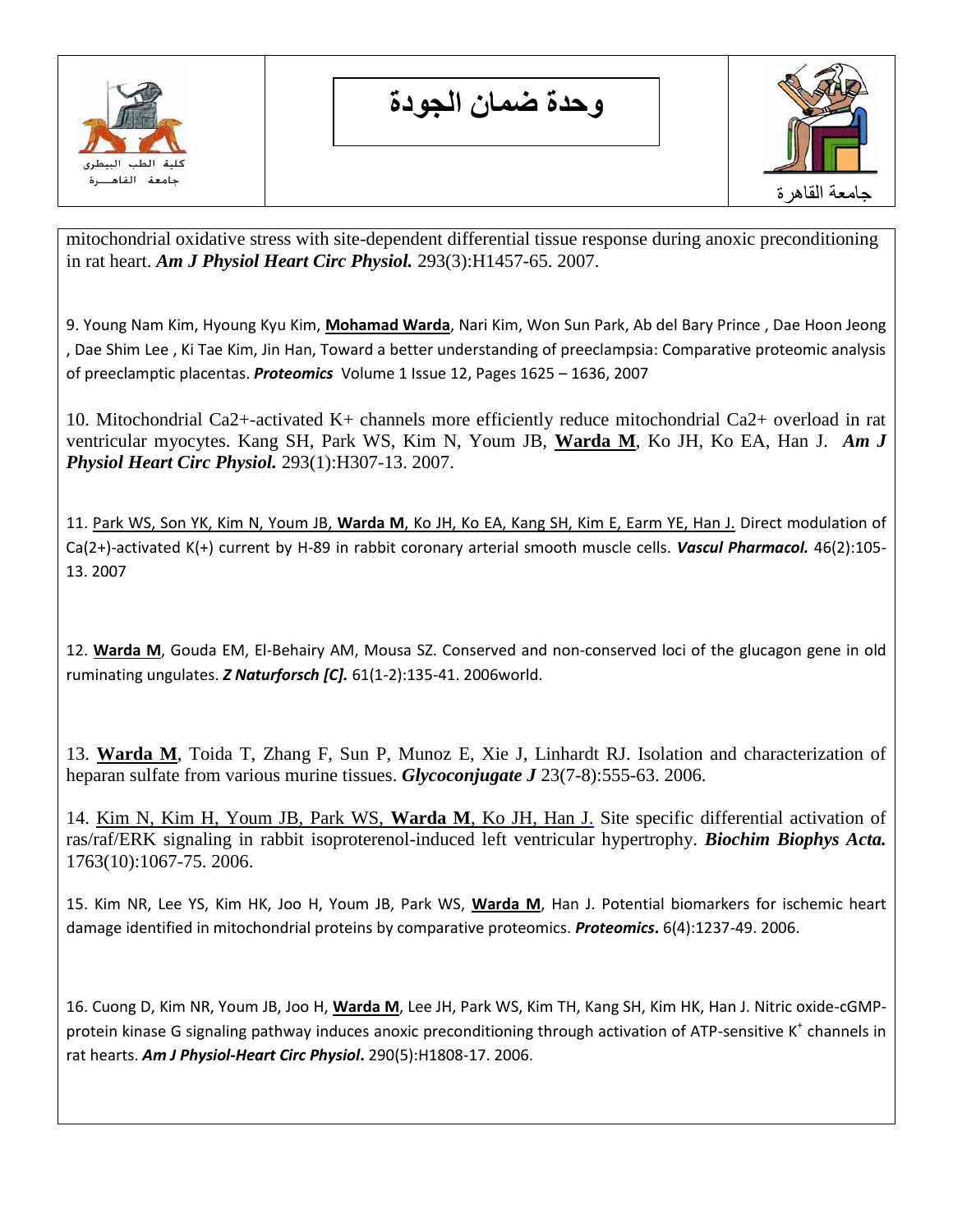

**وحدة ضمان الجودة**



17. **Warda M**, Linhardt RJ. Dromedary glycosaminoglycans: Molecular characterization of camel lung and liver heparan sulfate. *Comp Biochem Physiol B Biochem Mol Biol***.** 143(1): 37-43. 2006.

18. Son YK, Park WS, Kim SJ, Earm YE, Kim NR, Youm JB, **Warda M**, Kim EY, Han J. Direct inhibition of a PKA inhibitor, H-89 on Kv channels in rabbit coronary arterial smooth muscle cells. *Biochem Biophys Res Commun.* 341(4): 931-937. 2006.

19. Park WS**,** Kim NR, Youm JB, **Warda M**, Ko JH, Kim SJ, Earm YE, Han J. Angiotensin II inhibits inward rectifier K<sup>+</sup> channels in rabbit coronary arterial smooth muscle cells through protein kinase Cα. *Biochem Biophys Res Commun.* 341(3): 728-735. 2006.

20. Park WS, Son YK, Kim NR, Youm JB, Joo H, **Warda M**, Ko JH, Earm YE, Han J. The protein kinase A inhibitor, H-89, directly inhibits K<sub>ATP</sub> and Kir channels in rabbit coronary arterial smooth muscle cells. **Biochem Biophys Res Commun.** 340(4): 1104-1110. 2006.

21. Joon Yong Chung, Nari Kim, Hyun Joo, Joe Boum Youm, Park WS**,** Sang Kyoung Lee, **Warda M**, Han J. Tissue microarrays in biomedical research. **Bioinformatics and Biosystems.** 1, 28-37. 2006.

22. Vongchan P, **Warda M**, Toyoda H, Toida T, Marks M, Linhardt RJ. Structural characterization of human liver heparan sulfate. *Biochimica et Biophysica Acta,* 1721: 1-8. 2005.

23. **[Warda M](http://www.ncbi.nlm.nih.gov/pubmed?term=%22Warda%20M%22%5BAuthor%5D)**, [Gouda EM,](http://www.ncbi.nlm.nih.gov/pubmed?term=%22Gouda%20EM%22%5BAuthor%5D) [Toida T,](http://www.ncbi.nlm.nih.gov/pubmed?term=%22Toida%20T%22%5BAuthor%5D) [Chi L,](http://www.ncbi.nlm.nih.gov/pubmed?term=%22Chi%20L%22%5BAuthor%5D) [Linhardt RJ.](http://www.ncbi.nlm.nih.gov/pubmed?term=%22Linhardt%20RJ%22%5BAuthor%5D) Isolation and characterization of raw heparin from dromedary intestine: evaluation of a new source of pharmaceutical heparin**.** *[Comp Biochem Physiol.](http://www.ncbi.nlm.nih.gov/pubmed?term=mohamad%20warda%20heparin%20camel##)* 136(4):357-65. 2003.

24. **Warda M**, Mao W, Toida T, Linhardt RJ. Turkey intestine as a commercial source of heparin? Comparative structural studies of intestinal avian and mammalian glycosaminoglycans. *Comp Biochem Physiol B Biochem*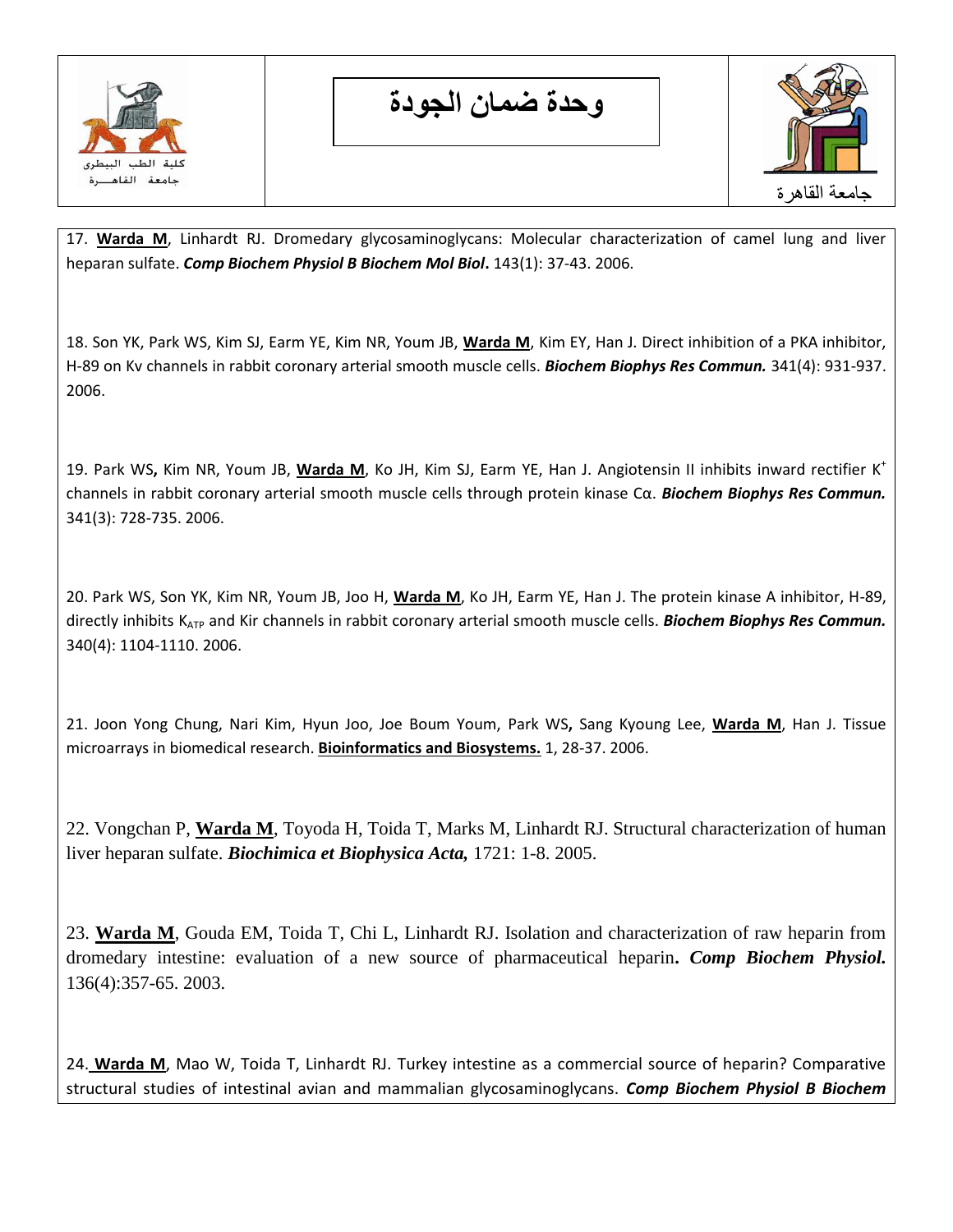

**وحدة ضمان الجودة**



*Mol Biol,* 134: 189–97. 2003.

25. **Warda M,** [Zeisig R.](http://www.ncbi.nlm.nih.gov/pubmed?term=%22Zeisig%20R%22%5BAuthor%5D) Phospholipid- and fatty acid-composition in the erythrocyte membrane of the onehumped camel [Camelus dromedarius] and its influence on vesicle properties prepared from these lipids. *Dtsch Tierarztl Wochenschr* Jan;108(1):36, 2001.

26. Abdel-Fattah M, Amer H, Ghoneim MA, **Warda M**, Megahed Y. Response of one-humped **camel** (Camelus dromedarius) to intravenous glucagon injection and to infusion of glucose and volatile fatty acids, and the kinetics of glucagon disappearance from the blood. *Zentralbl Veterinarmed A.* Oct;46(8):473-81. 1999.

## **Review articles:**

 $\bullet$ 

- o A matter of life, death and diseases: Mitochondria from a proteomic perspective. **Mohamad Warda**, Hyoung Kyu Kim, Nari Kim, Kyung Soo Ko, Byoung Doo Rhee and Jin Han. Expert Rev Proteomics. Feb;10(1):97-111. 2013.
- o Patents related to dengue virus infection **Mohamad Warda**, Robert J Linhardt, Rory M Marks Expert Opinion on Therapeutic Patents. 12: 1127-1143. 2002.

# **International Patents**

**براءة اختراعات )عالمية(** 

**I- Mitochondrial enoyl coenzyme A hydratase 1 as marker for diagnosing stomach cancer** 

**Inventors:** Won Sun Park, Jae-Hong Ko, Na Ri Kim, Jin Han, Hyoung Kyu Kim, **Mohamad Warda.**

United States Patent: USPC Class: 435 25 US

[http://www.freshpatents.com/Mitochondrial-enoyl-coenzyme-a-hydratase-1-as-marker-for-diagnosing-stomach-](http://www.freshpatents.com/Mitochondrial-enoyl-coenzyme-a-hydratase-1-as-marker-for-diagnosing-stomach-cancer-dt20080904ptan20080213816.php)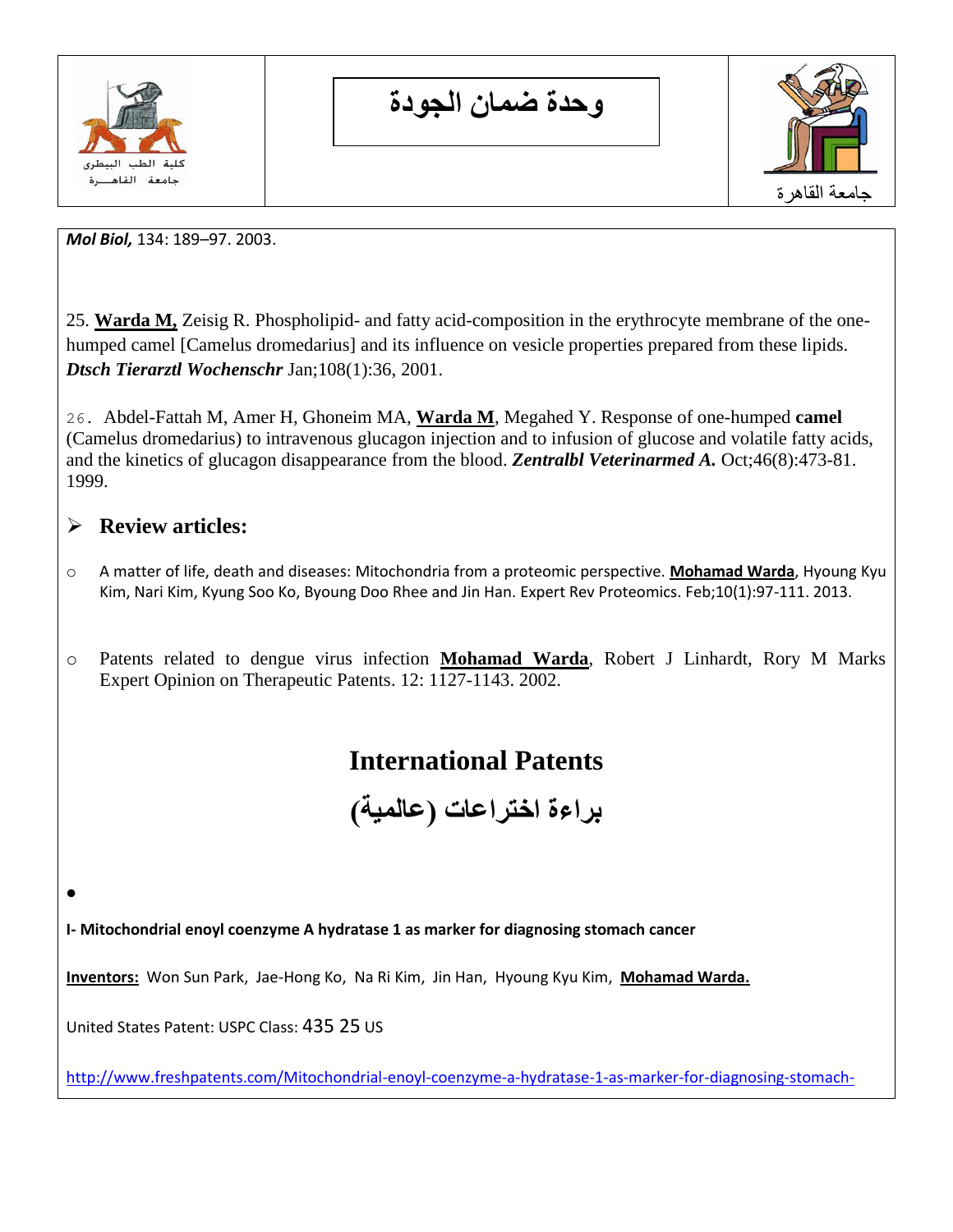

**وحدة ضمان الجودة**



#### [cancer-dt20080904ptan20080213816.php](http://www.freshpatents.com/Mitochondrial-enoyl-coenzyme-a-hydratase-1-as-marker-for-diagnosing-stomach-cancer-dt20080904ptan20080213816.php)

**Importance:** The invention relates to mitochondrial protein that can be used as a marker for diagnosing stomach cancer. This comprises mitochondrial enoyl coenzyme A hydratase 1.

**II- Biomarker and composition for diagnosis of preeclampsia** 

United States Patent Application 20090226908

#### **Inventors:**

Park Won Sun, Kim Na Ri, **Warda Mohamad,** Han Jin.

Application Number: 12/218218 Publication Date: 09/10/2009

<http://www.freepatentsonline.com/y2009/0226908.html>

**Importance:** The invention relates to a biomarker and a composition for diagnosis of preeclampsia. In accordance, it affords a biomarker for diagnosis of preeclampsia using an enzyme selected from the group consisting of placental chondroitin 4-O-sulfotransferase 1 (C4ST), chondroitin 6-sulfotransferase (C6S), heparan sulfate 6-O-sulfotransferase 1 (HS6S), and dermatan/chondroitin sulfate 2-sulfotransferase (CS-2OST), or uronic acid-2-sulfate (UA2S).

Note: I have more than 7 national (Egyptian) patents, that I think it is not important to be included.

## **Gene Discovery and New Sequence citation in Gene bank:**

The resolved cDNA sequence of Camelus dromedarius glyceraldehyde-3-phosphate dehydrogenase gene had been installed by our team group.

ACCESSION EU331417 VERSION EU331417.1 GI:163961166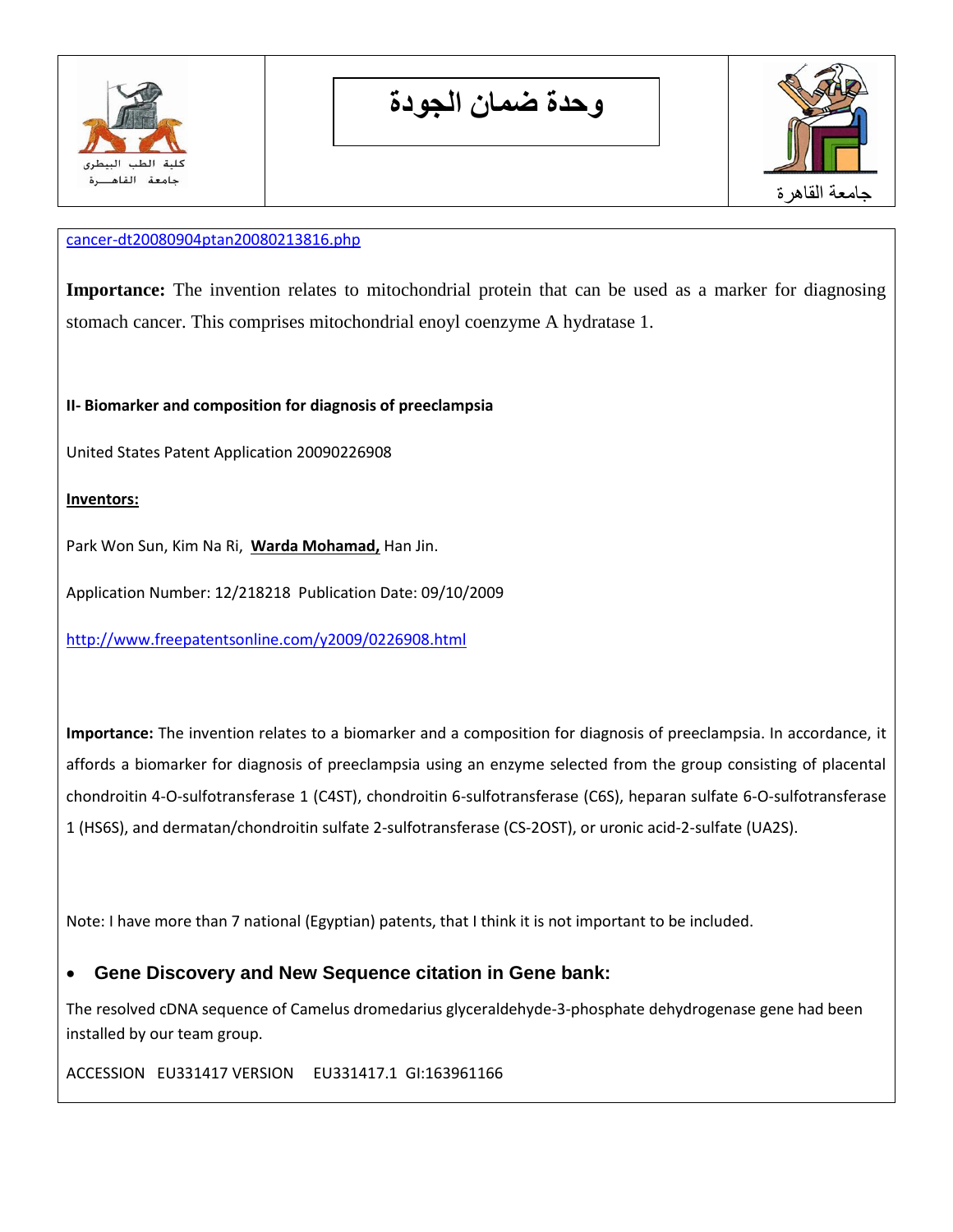

**وحدة ضمان الجودة**



<http://www.ncbi.nlm.nih.gov/entrez/viewer.fcgi?db=nuccore&id=163961166>

| <b>Publications statistic</b><br><b>Journal's Publication</b> |                      | <b>Conference's Publication</b> |                      | <b>Authors</b> |                 |                 |              |
|---------------------------------------------------------------|----------------------|---------------------------------|----------------------|----------------|-----------------|-----------------|--------------|
| Local                                                         | <b>International</b> | Local                           | <b>International</b> | <b>Single</b>  | <b>Shared</b>   |                 | <b>Total</b> |
|                                                               |                      |                                 |                      |                | <b>Internal</b> | <b>External</b> |              |
| More                                                          | $\mathbf{r}$ .       | 4                               | 8                    | 25             | 5               | ?               | >40          |
| than 10                                                       |                      |                                 |                      |                |                 |                 |              |
| and not                                                       |                      |                                 |                      |                |                 |                 |              |
| listed                                                        |                      |                                 |                      |                |                 |                 |              |
| here                                                          |                      |                                 |                      |                |                 |                 |              |